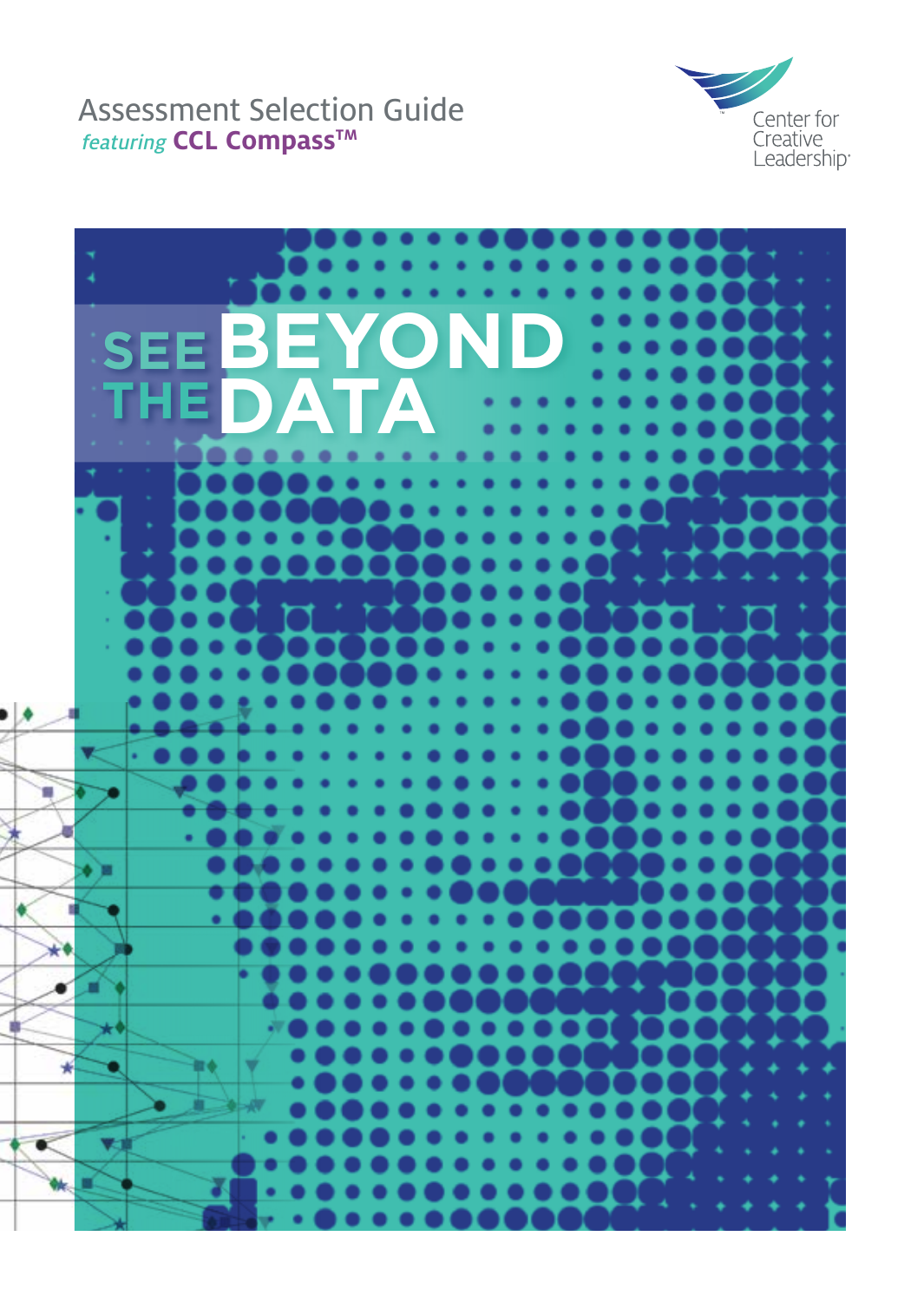

| <b>TOMPATIONS</b>                                                                                                                                                                                                                                                    |          | ٠            |
|----------------------------------------------------------------------------------------------------------------------------------------------------------------------------------------------------------------------------------------------------------------------|----------|--------------|
| ___<br>or more                                                                                                                                                                                                                                                       |          |              |
|                                                                                                                                                                                                                                                                      |          |              |
|                                                                                                                                                                                                                                                                      |          |              |
| <b>Company</b><br><u> 1980 - Johann Barnett, mars et al. 1980 - Anna ann an t-</u>                                                                                                                                                                                   |          |              |
| <u>in Marine Street England of the Street England</u>                                                                                                                                                                                                                |          |              |
| <b>Contract Contract Contract</b>                                                                                                                                                                                                                                    |          |              |
| <b>Coloradore (endertainment)</b> and                                                                                                                                                                                                                                |          |              |
| <u> Karl Barat (Barat Barat Barat Barat Barat Barat Barat Barat Barat Barat Barat Barat Barat Barat Barat Barat Barat Barat Barat Barat Barat Barat Barat Barat Barat Barat Barat Barat Barat Barat Barat Barat Barat Barat Bara</u><br>الإقترانات المنتقلة بالمنتقل | -<br>-81 |              |
| <b>British School</b>                                                                                                                                                                                                                                                |          | ۰            |
| <b>CALCULARS</b>                                                                                                                                                                                                                                                     |          |              |
|                                                                                                                                                                                                                                                                      |          |              |
|                                                                                                                                                                                                                                                                      |          |              |
| <b>Lines president and lines</b>                                                                                                                                                                                                                                     |          |              |
| ang.                                                                                                                                                                                                                                                                 |          | <b>COMPA</b> |

## Assessments now with CCL Compass provide:

**Convenience** On-demand answers to your leadership development questions

**Clarity** Streamlined goal-planning with precision and simplicity

### **Effectiveness** Improved motivation and better outcomes for leaders and executive coaches

**Accountability** Plan visibility and progress-tracking to share with coaches and others

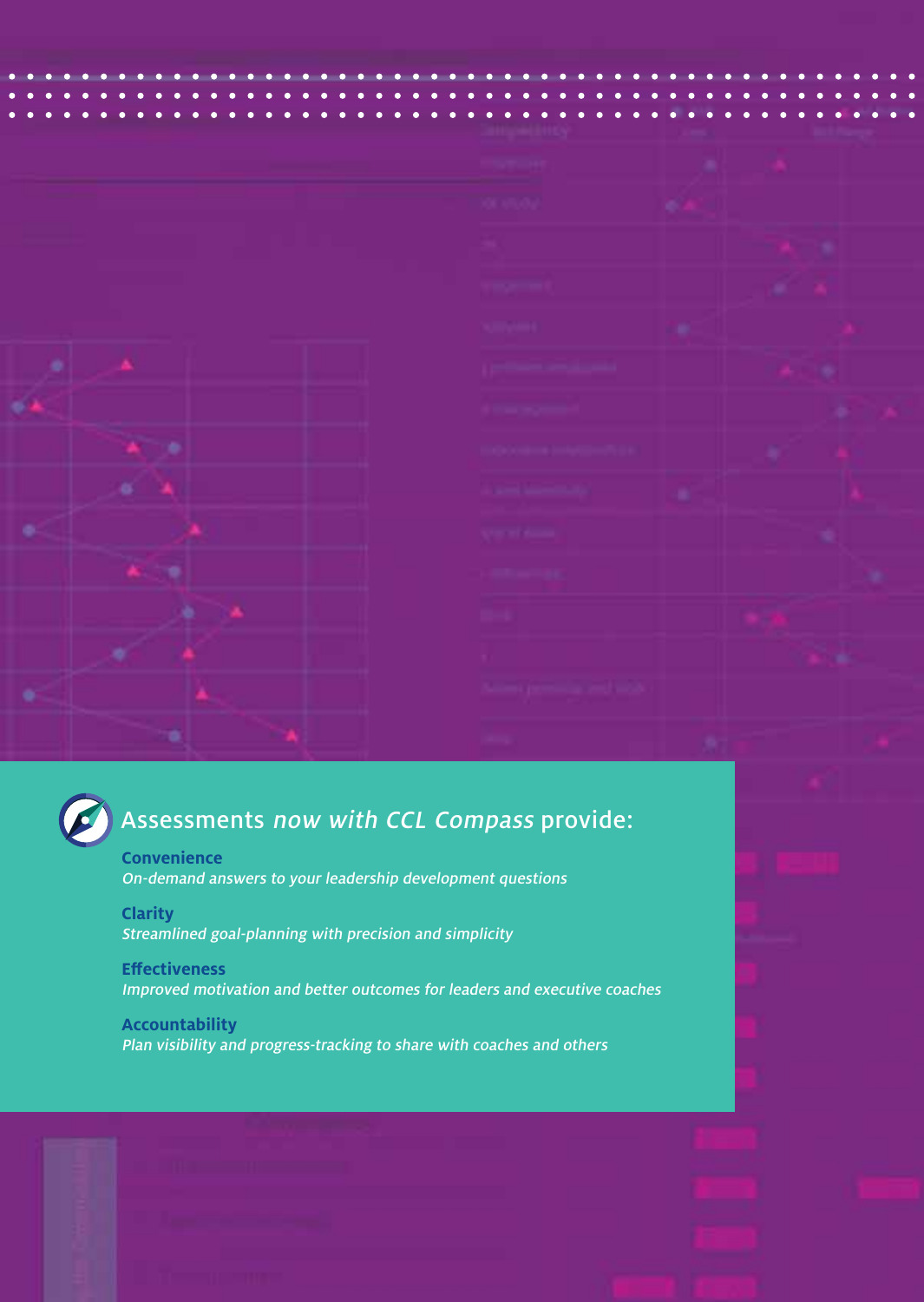## All data is not created equal. Demand More from Your Assessments.

**Since pioneering the use of assessments and feedback in leadership development,** CCL has become the world leader in providing assessments that produce valid, reliable, and actionable results. Supported by more than 40 years of research, our assessments are the choice of industry-leading organizations because they provide:

- Superior-quality normative data from one of the world's largest leadership assessment databases
- Numerous customization options for maximum flexibility and ease of use
- Decades of world-renowned and constantly-updated CCL assessment research
- Availability in multiple languages
- Strict confidentiality for more accurate feedback

## Leadership Assessments now with CCL Compass\* Insights are only as useful as what people do with them.

### **CCL now helps transform personal data into actionable plans**

easily and without delay. No more information overload as you try to determine next steps. With **COMPASS**—our newest and most comprehensive online tool that analyzes, interprets, and presents assessment data in a concise and understandable way—leaders can transition immediately from reviewing insights to making positive changes in the areas most relevant to them. CCL is bringing assessments to life so they can mean something real and then do something useful.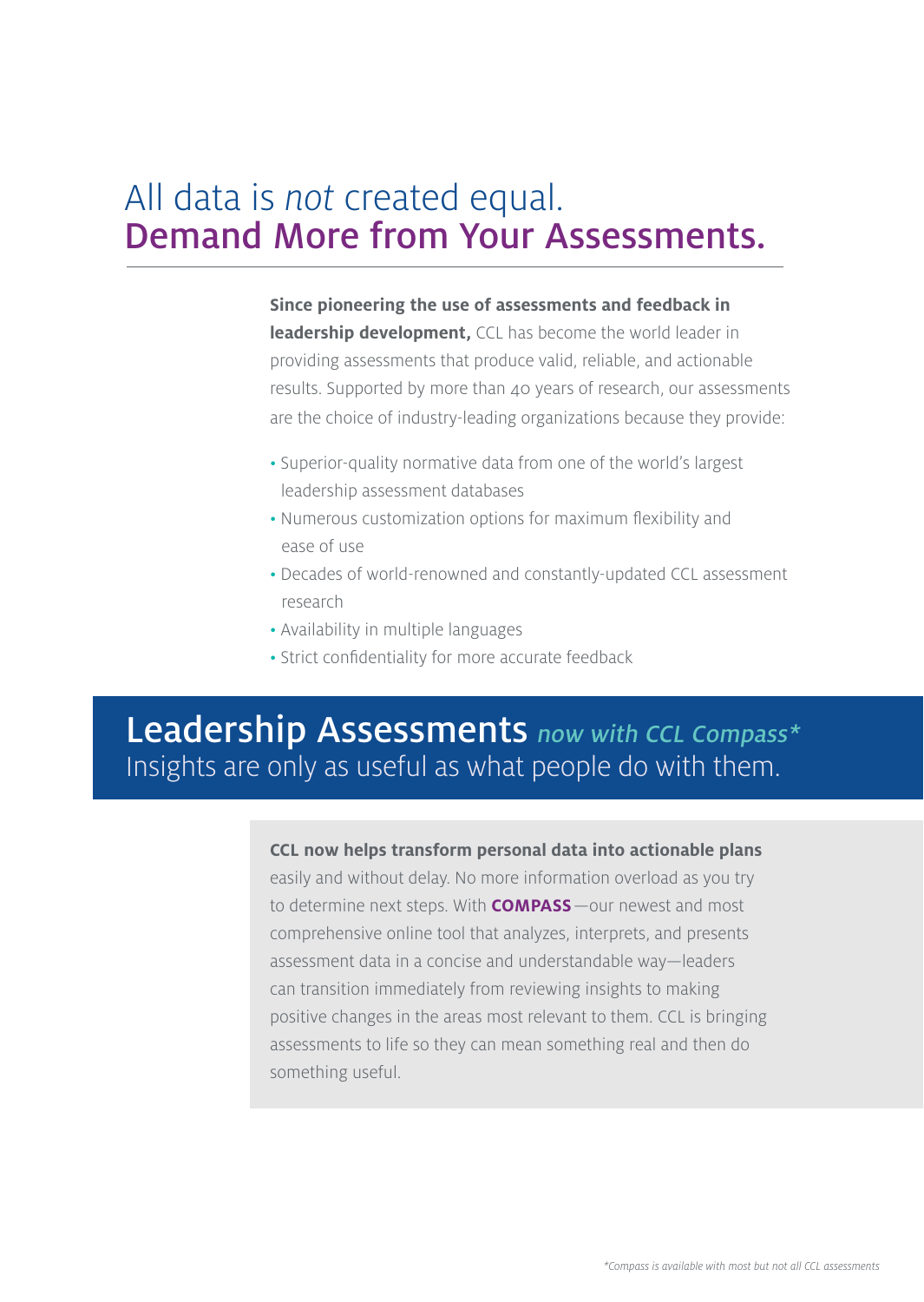### **ASSESSMENTS POWERED BY CCL COMPASS™**

| <b>6</b> Benchmarks <sup>®</sup> for<br><b>Executives™</b><br>Developing Top-Level Leaders<br>www.ccl.org/<br>benchmarksforexecutives | <b><i>S</i></b> Benchmarks <sup>®</sup> for<br>Managers™<br>Assessing the Lessons<br>of Experience<br>www.ccl.org/<br><b>benchmarksformanagers</b> | <b>3</b> Benchmarks <sup>®</sup> for<br>Learning Agility <sup>™</sup><br>Discovering the Ability to<br>Learn from Experience<br>www.ccl.org/<br>benchmarksforlearningagility |
|---------------------------------------------------------------------------------------------------------------------------------------|----------------------------------------------------------------------------------------------------------------------------------------------------|------------------------------------------------------------------------------------------------------------------------------------------------------------------------------|
| • 92 items                                                                                                                            | • 130 items                                                                                                                                        | • 48 items                                                                                                                                                                   |
|                                                                                                                                       |                                                                                                                                                    |                                                                                                                                                                              |
| • Certification is required                                                                                                           | • Certification is required                                                                                                                        | • Certification is required                                                                                                                                                  |
| Available in US English, Dutch, French, German, Latin<br>American Spanish, Spanish, and UK English.                                   | Available in US English, Dutch, French, German, Russian,<br>Simplified Chinese, Latin American Spanish, Spanish,<br>and UK English.                | Available in US English.                                                                                                                                                     |
| C-suite and other top-level executives                                                                                                | Middle- to senior-level managers and<br>executives with at least three years of<br>managerial experience                                           | High-potentials, individual<br>contributors, and managers with<br>global responsibilities                                                                                    |
| Leadership behaviors needed for<br>effectiveness at the top levels<br>of an organization                                              | Leadership behaviors critical for<br>success and potential flaws that can<br>derail a career                                                       | Ability to learn from experience<br>and the willingness to take<br>advantage of growth opportunities                                                                         |

## **FIND WHAT'S HIDDEN**

CCL Assessments reveal complex leadership issues—personal strengths and weaknesses that are easy to miss or misunderstand.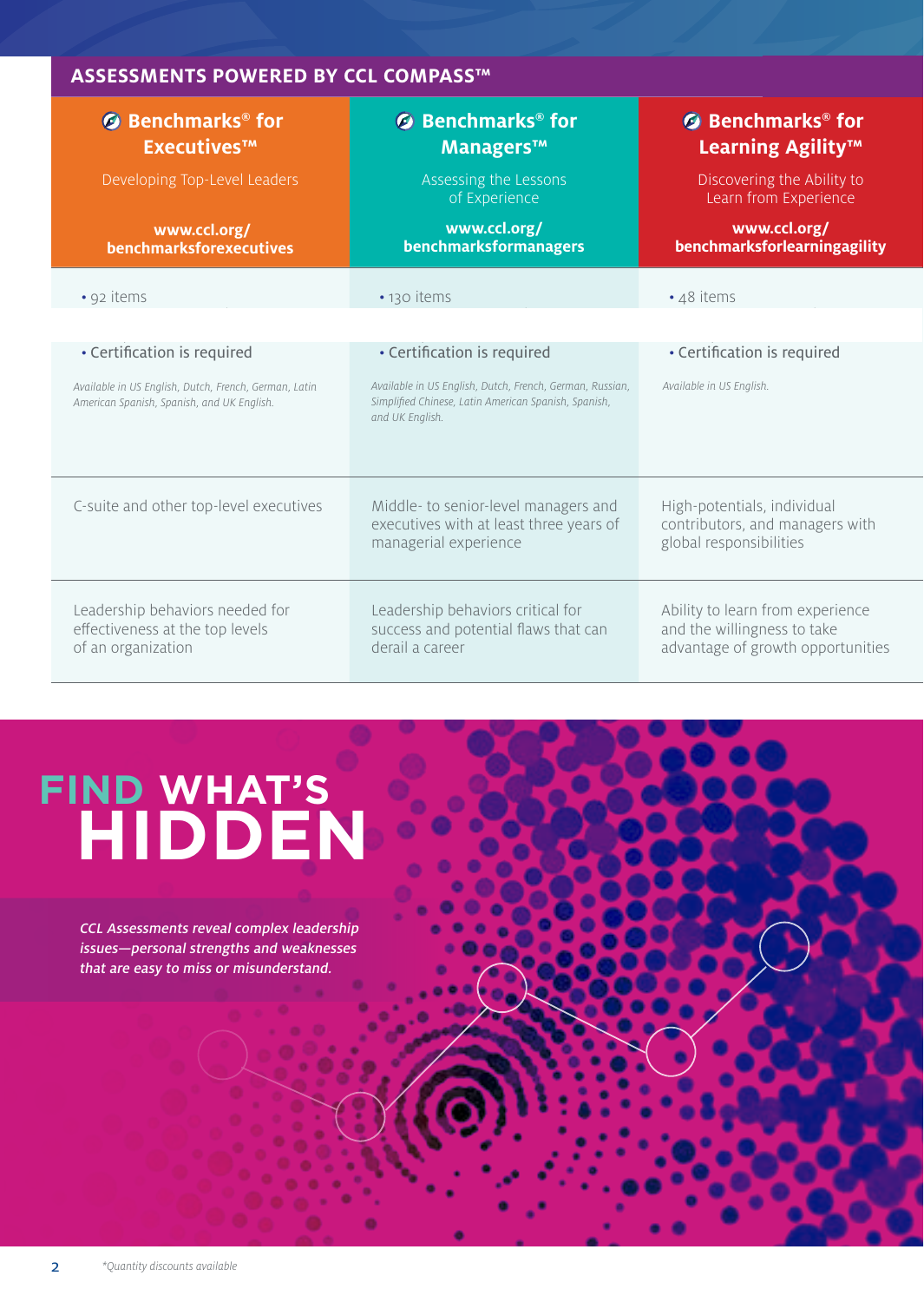| $\bullet$ Benchmarks® by<br><b>Design™</b><br>Tailoring Your Assessment<br>and Feedback Process                                                                                                                                                                                                                                                                                                 | <b>5</b> Skillscope®<br>Assessing Core Skills<br>for Success                                                                                                                                                                                                                                                                         |                                                                                                                                                                                                                                                                                                              |
|-------------------------------------------------------------------------------------------------------------------------------------------------------------------------------------------------------------------------------------------------------------------------------------------------------------------------------------------------------------------------------------------------|--------------------------------------------------------------------------------------------------------------------------------------------------------------------------------------------------------------------------------------------------------------------------------------------------------------------------------------|--------------------------------------------------------------------------------------------------------------------------------------------------------------------------------------------------------------------------------------------------------------------------------------------------------------|
| www.ccl.org/<br>benchmarksbydesign                                                                                                                                                                                                                                                                                                                                                              | www.ccl.org/skillscope                                                                                                                                                                                                                                                                                                               | The Benchmarks® and Skillscope®                                                                                                                                                                                                                                                                              |
| • Pricing based on level<br>of customization<br>· Set-up fees begin at \$2,000<br>· \$380 per participant*<br>· Group Profiles, \$300 each<br>• Certification is required<br>Available in US English, Brazillian Portuguese, Dutch,<br>French, German, Italian, Japanese, Russian, Simplified<br>Chinese, Latin American Spanish, Spanish, and UK English.<br>Any level of manager or executive | • 98 items<br>· \$210 per participant*<br>· Group Profiles, \$195 each<br>• Facilitator Qualification<br>form is required<br>Available in US English, Brazillian Portuguese, Dutch,<br>French, German, Italian, Russian, Simplified Chinese,<br>Latin American Spanish, Spanish, and UK English.<br>Supervisors and managers; can be | Suite of Assessments are based<br>on research conducted with top<br>level international executive and<br>successful global managers,<br>feature 11 to 16 competencies,<br>and take between 10-35 minutes<br>to complete depending on<br>assessment. Contact CCL or visit<br>ccl.org/assessments for details. |
| Choose from CCL's library of over 90<br>competencies and derailment factors                                                                                                                                                                                                                                                                                                                     | used with individual contributors<br>Job-related competencies essential<br>for success                                                                                                                                                                                                                                               |                                                                                                                                                                                                                                                                                                              |

Assessment includes Compass

### The 360 Assessment Process

After your personnel is certified by CCL to administer and facilitate 360s, your organization will be ready to strengthen leadership competencies at all management levels with an array of relevant and research-based assessments. CCL can train feedback facilitators within your group or provide interpretation experts to assure maximum clarity and impact, setting the stage for an ongoing goal-oriented development process.

- Define Your Organization's Objectives
- Select and Position Your Assessment
- Administer and Interpret Data
- Develop a Plan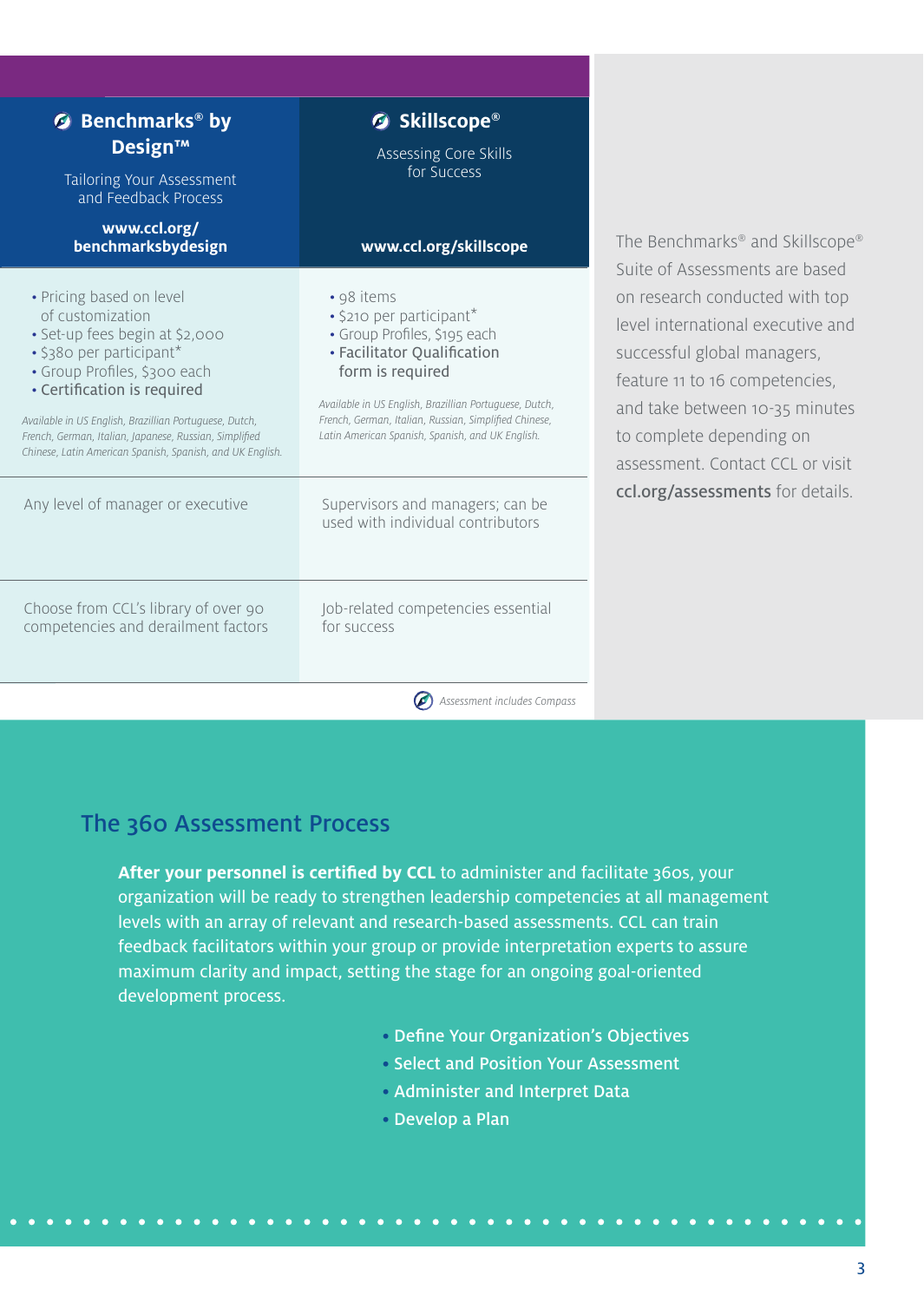| SELF ASSESSMENTS   TEAM AND ORGANIZATIONAL ASSESSMENTS                                                                                                                                                                                                                                                                                                                                                                                                               |                                                                                                                                                                                                                                                                                                       |                                                                                                                                                                                                                                                                                                       |  |
|----------------------------------------------------------------------------------------------------------------------------------------------------------------------------------------------------------------------------------------------------------------------------------------------------------------------------------------------------------------------------------------------------------------------------------------------------------------------|-------------------------------------------------------------------------------------------------------------------------------------------------------------------------------------------------------------------------------------------------------------------------------------------------------|-------------------------------------------------------------------------------------------------------------------------------------------------------------------------------------------------------------------------------------------------------------------------------------------------------|--|
| WorkLife Indicator <sup>™</sup><br>Increasing Effectiveness<br>On and Off the Job                                                                                                                                                                                                                                                                                                                                                                                    | <b>KEYS<sup>®</sup> to Creativity</b><br>and Innovation                                                                                                                                                                                                                                               | <b>Leadership Gap</b><br>Indicator <sup>™</sup>                                                                                                                                                                                                                                                       |  |
|                                                                                                                                                                                                                                                                                                                                                                                                                                                                      | Assessing Organization Climate                                                                                                                                                                                                                                                                        | Identifying the Gaps in<br>Leadership Strength and<br>Development Needs                                                                                                                                                                                                                               |  |
| www.ccl.org/wli                                                                                                                                                                                                                                                                                                                                                                                                                                                      | www.ccl.org/keys                                                                                                                                                                                                                                                                                      | www.ccl.org/lgi                                                                                                                                                                                                                                                                                       |  |
| • 22 items<br>• Provides the information and tools<br>individuals need to move forward toward<br>a more productive and sustainable way<br>of managing boundaries between<br>work and family<br>• \$30 per participant* - Group Profiles,<br>\$100 each<br>• No certification is required<br>Facilitators receive access to support<br>materials including:<br>• Facilitators Guide<br>• Debrief Slideshow Template<br>• Technical Manual<br>Available in US English. | • 78 items<br>• Base Project with one survey cycle<br>begins at \$2,000 which includes:<br>- 100 invitations*<br>- User's Guide<br>- Overall report, plus two<br>comparison reports<br>- Debrief presentation template<br>• Facilitator Qualification form<br>is required<br>Available in US English. | • Standard leadership model or<br>configure the model<br>• Base Project with one survey cycle<br>begins at \$1,250 which includes:<br>- 50 invitations*<br>- User's Guide<br>- Overall report, plus two<br>optional reports<br>- Debrief presentation template<br>Available in US English and French. |  |
| Any level                                                                                                                                                                                                                                                                                                                                                                                                                                                            | Work groups, divisions and organizations                                                                                                                                                                                                                                                              | Organizations                                                                                                                                                                                                                                                                                         |  |
| • Behaviors - Combines or separates<br>work and family<br>· Identity - Identifies with and invests in<br>work and family roles<br>• Control - Feels in control of managing<br>boundaries between work and family                                                                                                                                                                                                                                                     | Individuals assess the climate for creativity<br>and innovation that exists in a work group,<br>division or organization                                                                                                                                                                              | Individuals assess the importance<br>of the organization's leadership<br>competencies now and in the future,<br>along with the ability of their peer<br>group to perform them                                                                                                                         |  |

CCL's Self and Team and Organizational Assessments provide insight into important aspects of leadership and the work environment that impact workgroup performance. Assessments take 10-20 minutes to complete. Special features include online administration and report delivery, industry norms and benchmarks, and customized tips for improving overall effectiveness. Contact CCL or visit ccl.org/assessments for details.

**Audience** 

Assesses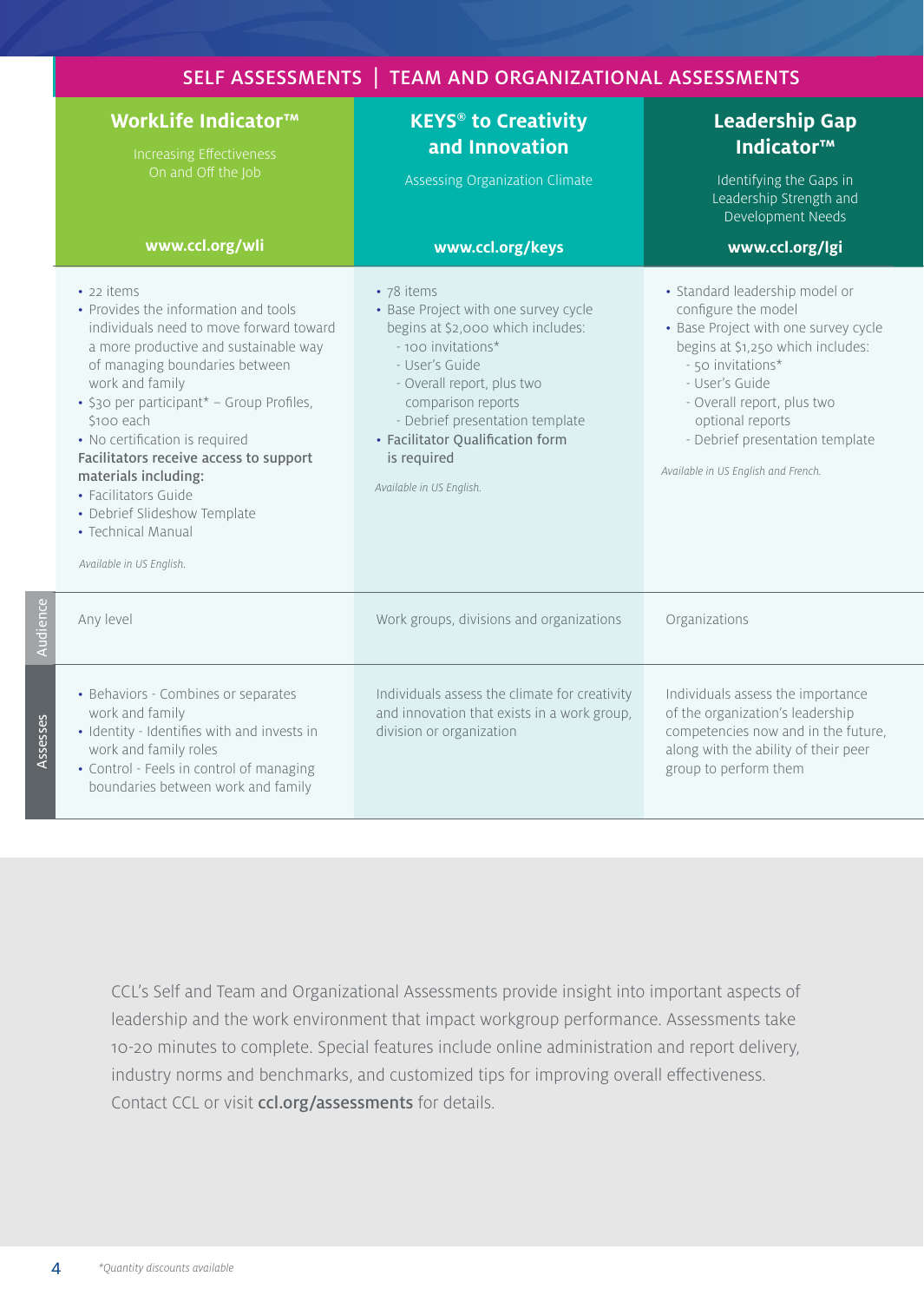**TEX UTIL TOSOZI** 4.00-

Assessments should stimulate, not stall out. With **CCL Compass**, leaders can instantly turn data into personally relevant action plans.

 $-4.00$ 

# **TRANSFORMATION SEE THE** Our insights incite change.